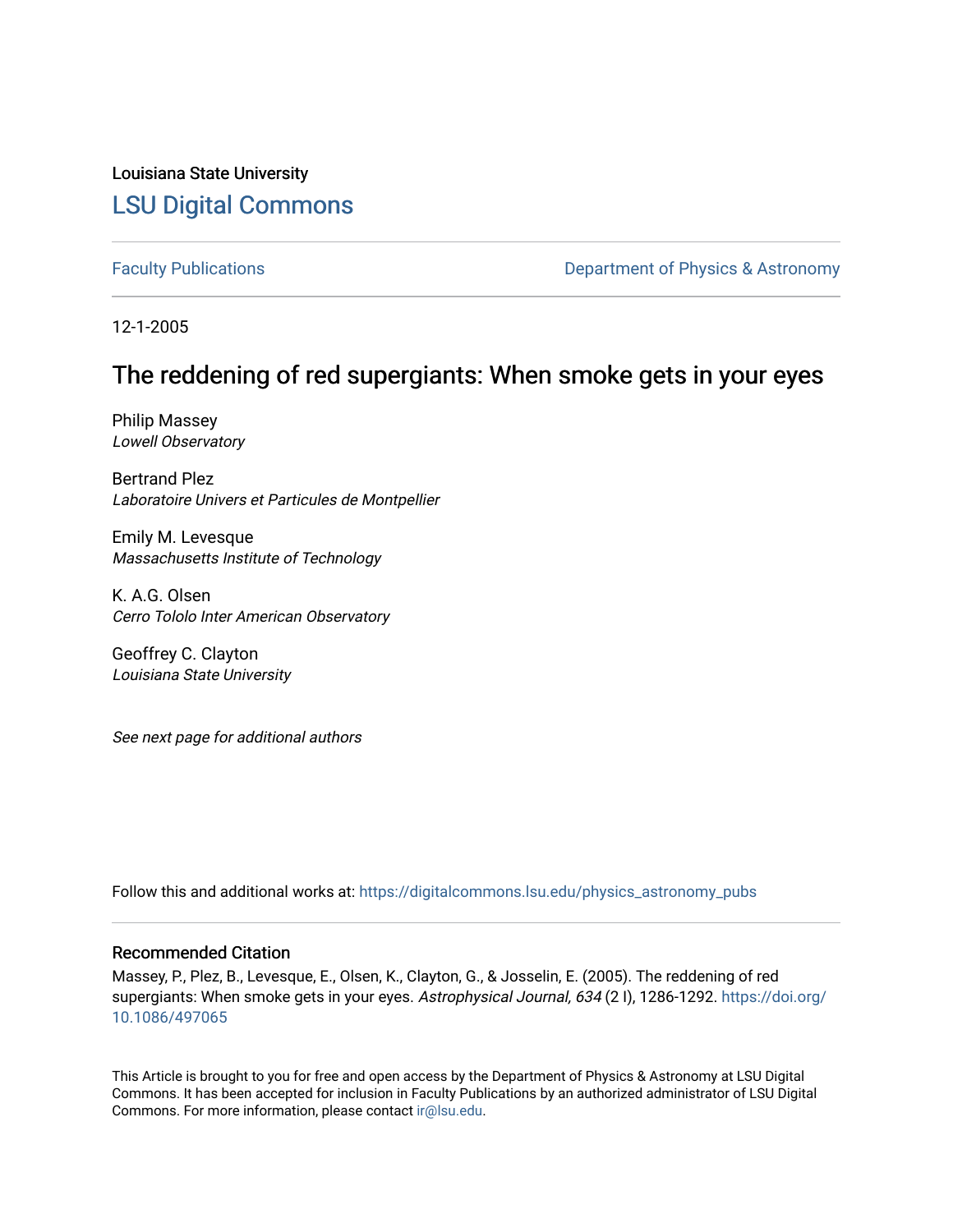# Authors

Philip Massey, Bertrand Plez, Emily M. Levesque, K. A.G. Olsen, Geoffrey C. Clayton, and Eric Josselin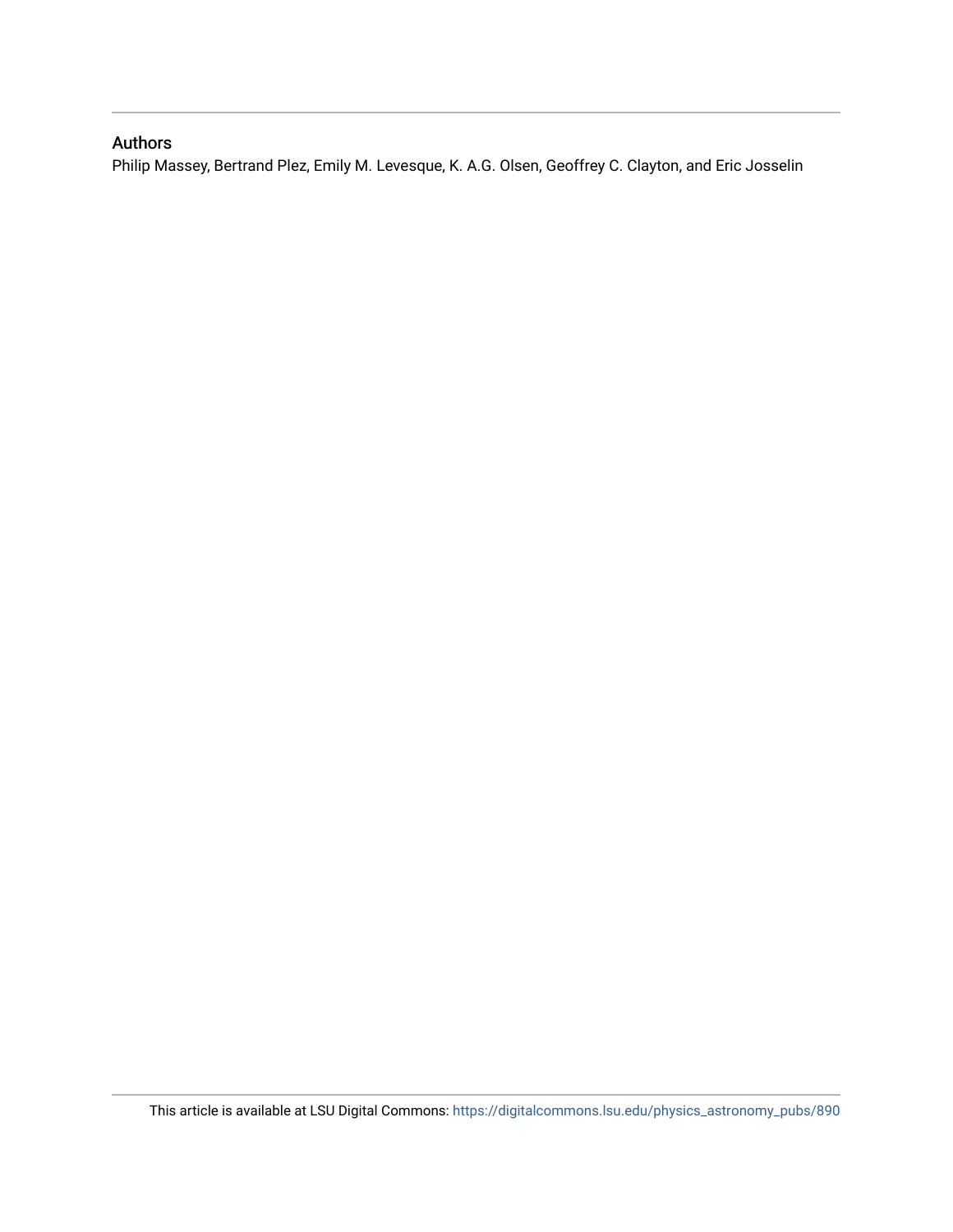# The Reddening of Red Supergiants: When Smoke Gets in Your Eyes

Philip Massey<sup>1,2</sup>, Bertrand Plez<sup>3</sup>, Emily M. Levesque<sup>4</sup>, K. A. G. Olsen<sup>5</sup>, Geoffrey C. Clayton<sup>6</sup>, Eric Josselin<sup>3</sup>

### ABSTRACT

Deriving the physical properties of red supergiants (RSGs) depends upon accurate corrections for reddening by dust. We use our recent modeling of the optical spectra of RSGs to address this topic. First, we find that previous broadband studies have underestimated the correction for extinction in the visible, and hence the luminosities (if derived from  $V$ ); the shift in the effective wavelengths of the standard  $B$  and  $V$  bandpasses necessitates using an *effective* value of the ratio  $R'_V = 4.2$  to correct broad-band photometry of RSGs if  $R_V = 3.1$  for earlytype stars viewed through the same dust, where we have assumed the standard reddening law of Cardelli, Clayton, & Mathis (1989). Use of the Fitzpatrick (1999) reddening law would lead to  $R'_V = 3.8$ , as well as slightly lower values of extinction derived from spectrophotometry, but results in slightly poorer fits. Second, we find that a significant fraction of RSGs in Galactic OB associations and clusters show up to several magnitudes of excess visual extinction compared to OB stars in the same regions; we argue that this is likely due to circumstellar dust around the RSGs. We also show that the RSG dust production rate (as indicated by the  $12-\mu m$  excess) is well-correlated with bolometric luminosity, contrary to what has been found by earlier studies. The stars with the highest amount of extra visual extinction also show significant near-UV (NUV) excesses

<sup>1</sup>Lowell Observatory, 1400 W. Mars Hill Rd., Flagstaff, AZ 86001.

<sup>2</sup>Visiting Observer, Kitt Peak National Observatory, National Optical Astronomy Observatory, which is operated by the Association of Universities for Research in Astronomy, Inc., under cooperative agreement with the National Science Foundation.

<sup>&</sup>lt;sup>3</sup>GRAAL, CNRS, Université de Montpellier II, 34095 Montpellier Cedex 05, France.

<sup>4</sup>Massachusetts Institute of Technology, 77 Massachusetts Avenue, Cambridge, MA 02139.

<sup>5</sup>Cerro Tololo Inter-American Observatory, National Optical Astronomy Observatory, Casilla 603, La Serena, Chile.

<sup>6</sup>Department of Physics and Astronomy, Louisiana State University, Baton Rouge, LA 70803.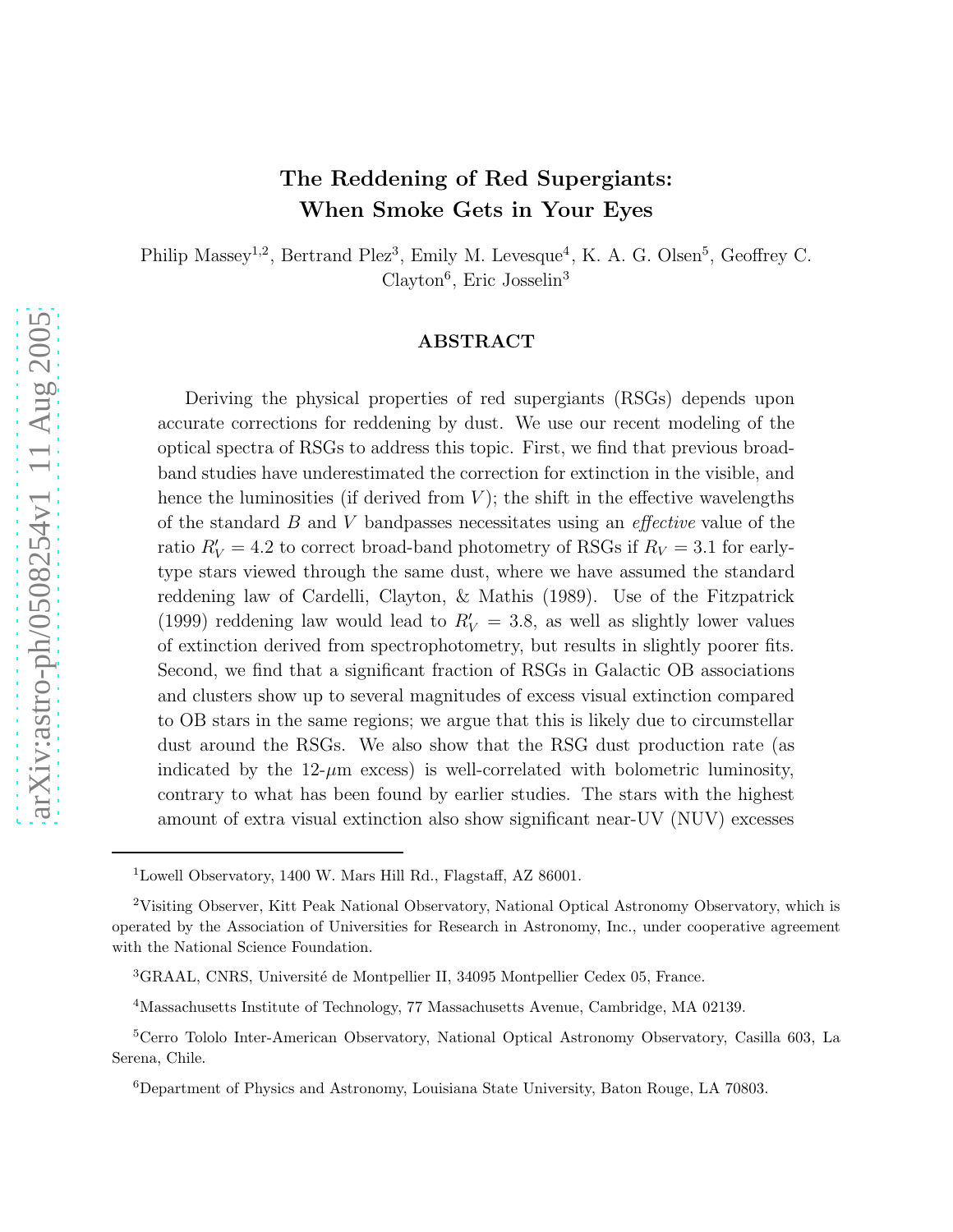compared to the stellar models reddened by the standard reddening law. This NUV excess is likely due to scattering of the star's light by the dust and/or a larger average grain size than that typical of grains found in the diffuse interstellar medium. Similar excesses have been attributed to circumstellar dust around R Coronae Borealis stars. Finally, we estimate that the RSGs contribute dust grains at the rate of  $3 \times 10^{-8} M_{\odot}$  yr<sup>-1</sup> kpc<sup>-2</sup> in the solar neighborhood, comparable to what we estimate for late-type WCs,  $1 \times 10^{-7} M_{\odot}$  yr<sup>-1</sup> kpc<sup>-2</sup>. In the solar neighborhood this represents only a few percent of the dust production (which is dominated by low-mass AGBs), but we note that in low-metallicity starbursts, dust production by RSGs would likely dominate over other sources.

Subject headings: stars: atmospheres—stars: fundamental parameters—stars: late-type—supergiants—dust, extinction

### 1. Introduction

Red supergiants (RSGs) are the evolved, He-burning descendents of moderately massive ( $\leq 40 M_{\odot}$ ) O and B stars. We have recently used the new generation of MARCS stellar atmosphere models (Gustafsson et al. 1975, 2003; Plez et al. 1992) to fit optical spectrophotometry of 74 Milky Way RSGs, from which we derived a new effective temperature scale for RSGs of Galactic metallicity (Levesque et al. 2005, hereafter Paper I). A subsample of 62 of these stars belong to OB associations with known distances, which allowed us to determine other physical properties, such as bolometric luminosity and stellar radii, for comparison with those predicted by stellar evolutionary models. We found excellent agreement, thus removing a major discrepancy between "observation" and theory for massive star evolution (see Massey 2003).

However, that study underscored the difficulty in correcting for reddening due to dust for these objects; our work hinted at several previously neglected problems, which we consider more fully here. First (Sec. 2), we find that previous efforts involving broad-band filter photometry have led to systematically underestimating the visual extinctions, and thus to underestimating the stellar luminosities. Although we successfully avoided that problem in Paper I by using spectrophotometry to derive reddenings, our work revealed that many of these stars suffer extinction beyond that of their neighboring O and B stars. We show here (Sec. 3) that this is likely caused by circumstellar dust from these "smoky" stars. Although future studies will attempt to derive the reddening law for this dust, it is already clear that the circumstellar dust results in a near-UV excess compared to the stellar models reddened with the "standard" reddening law (Sec. 4). Finally, we use the results of Paper I and the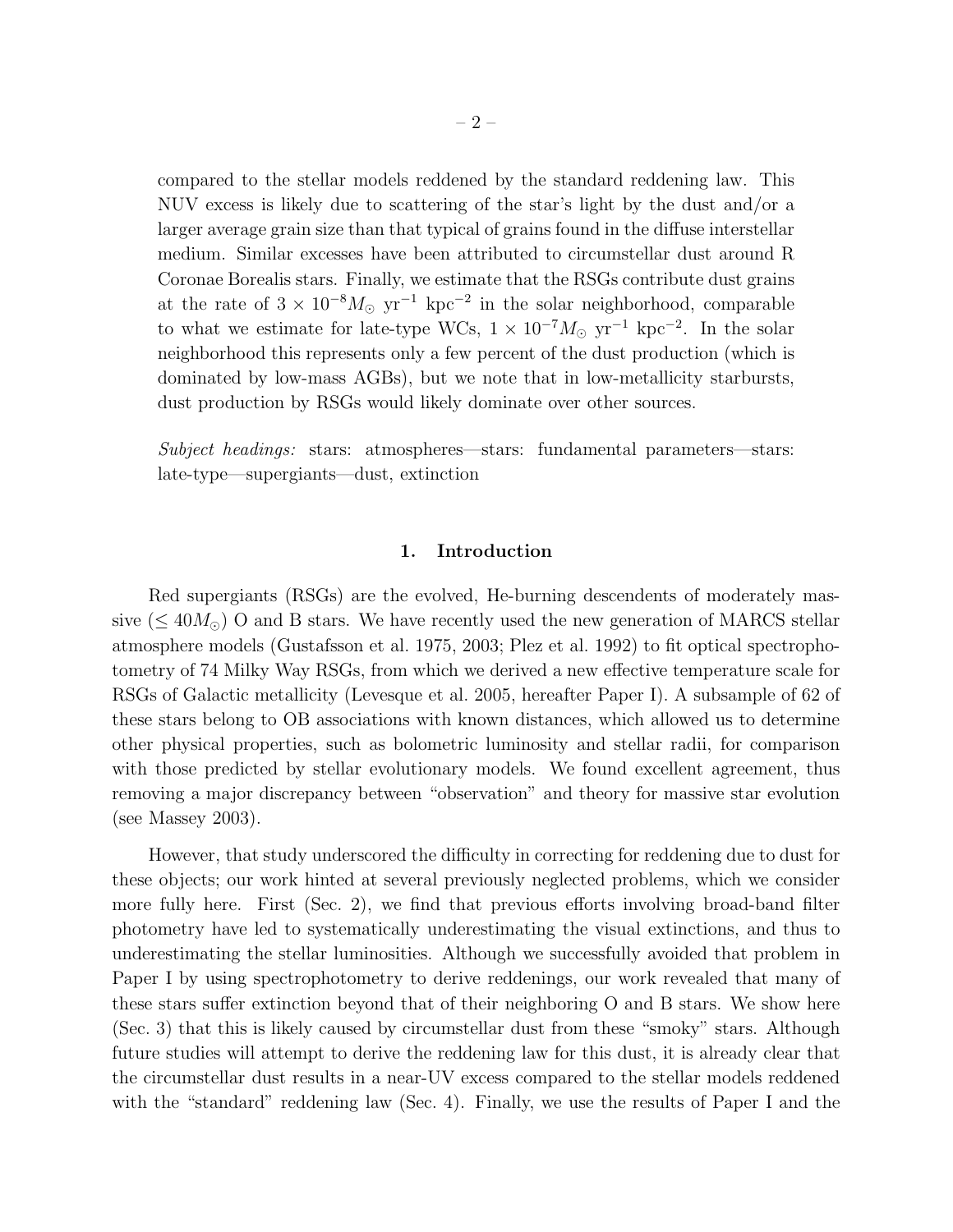current study to estimate the fraction of dust deposited in the diffuse interstellar medium compared to that of other sources in the Galaxy (Sec. 5).

#### 2. The Effective  $R_V$  for Broad-band Photometry of RSGs

A knowledge of the ratio of total to selective extinction  $R_V \equiv A_V / E(B-V)$  is needed in order to derive physical parameters of reddened stars. Using early-type stars with moderate reddenings in the Milky Way, Sneden et al. (1978) and others found  $R_V$  to be typically 3.1, although it is now well understood that this value is not universal in nature, but represents the average sightline through the diffuse interstellar medium (Valencic et al. 2004). Values of  $R_V \sim 5$  and even higher have been found for stars in dense molecular clouds; see, for example, Cardelli & Wallerstein (1989) and Cardelli et al. (1989, hereafter CCM89). These *physical* variations of  $R_V$  are due to differences in the line-of-sight environment, such as the grain size distribution.

However, aside from such real differences in the dust properties, one must employ a larger *effective* value of  $R_V$  (which we will denote as  $R'_V$ ) when correcting broad-band photometry of objects whose spectral energy distributions differ from that of lightly- to moderatelyreddened O stars. This is simply due to the shift of the effective wavelength of the filters compared to that obtained with early-type stars. A very red star shifts the effective wavelengths of the B and V filters to longer wavelengths, where extinction is less, making both  $A_B$  and  $A_V$  smaller for a given amount of dust. The net effect of lowering  $A_B$  and  $A_V$  is to *increase*  $R'_V$ , as the decrease in the denominator of the ratio outweighs the decrease of the numerator. McCall (2004) has recently emphasized the importance of considering the spectral energy distribution (SED) of the source when correcting for extinction in galaxy photometry, as their SEDs do not, after all, resemble that of the OB stars for which the extinction laws were derived.

We avoided this problem in Paper I by using spectrophotometry of the stars to measure the color excess with regard the MARCS models, employing the CCM89 reddening law. Since neither the B nor V filters were actually used in our color excesses, conversion to  $A_V$ was straight-forward, although it did assume that the reddenings had a "typical"  $R_V = 3.1$ value. For broad-band photometry of RSGs, a value of  $R'_V = 3.6$  has usually been adopted (Lee 1970, Humphreys 1978), and is consistent with the scaling of  $R'_V$  with color proposed by Schmidt-Kaler (1982). However, our work in Paper I has forced us to conclude that this value is not very accurate, as it produced  $A_V$  values that were systematically smaller than extinction values derived from our spectrophotometry. We have derived an improved value for the effective  $R'_V$  of RSGs by convolving the MARCS models with the standard  $B$  and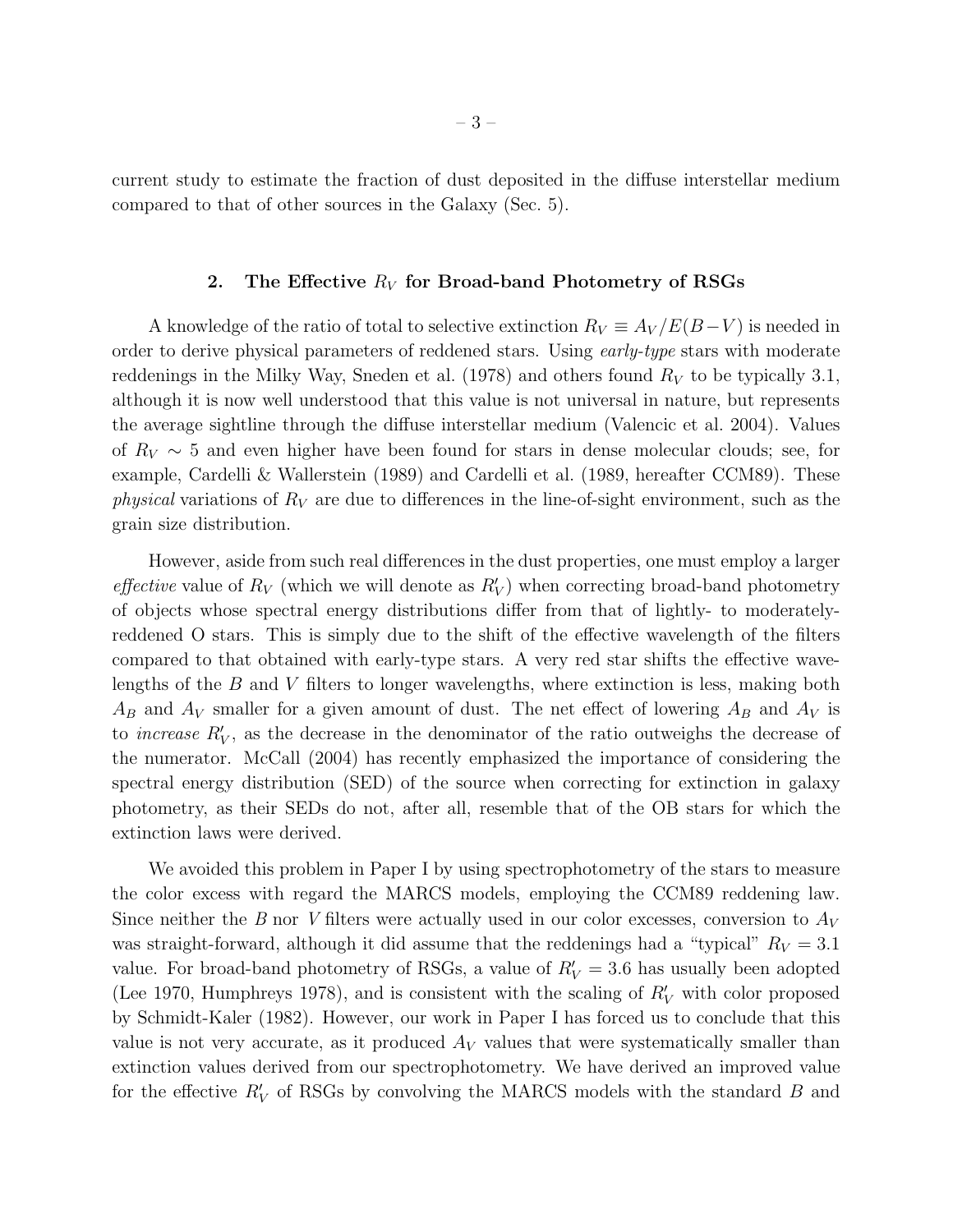V band-passes (Bessell 1990). We used the CCM89 reddening law with  $R_V = 3.1$  to add various amounts of reddening to the model spectra; we then computed the resulting change in the flux in the V filter to find  $A_V$ , and the differences in the relative fluxes in the B and V filters (compared to the no-reddening case) in order to determine  $E(B-V)$ . The effective value of  $R'_V = A_V/E(B-V)$  then follows directly. We found that there is a significant dependence upon the assumed surface gravity  $\log g$  in the sense that stars with higher  $\log g$ (0.5) produce lower  $R_V$  values; the value  $R'_V = 3.6$  usually used for RSGs is actually more appropriate to the surface gravities of red dwarfs or giants. There is very little dependence of  $R'_V$  on effective temperature in this regime. This is not surprising, as it is well known that  $B - V$  is primarily sensitive to surface gravity rather than temperature for RSGs; see discussion in Massey (1998). Stars with higher reddenings require a slightly higher  $R'_V$  value. In summary, for stars with  $\log g$  between -0.5 and 0.5,  $T_{\text{eff}}$  between 3400 and 4200 K, and  $E(B - V) \leq 3$ , we find

$$
R'_V = 4.1 + 0.1E(B - V) - 0.2\log g.
$$

For a "modestly" reddened RSG, a value of  $R'_V = 4.2$  is thus appropriate. As shown in Fig. 1, this value for  $R'_V$  now brings the extinction derived from broad-band photometry into accord with that derived from spectrophotometry.

We were initially concerned about such a large value for  $R'_V$ , but found that we derive a very similar number using the Kurucz (1992) ATLAS9 models in place of the MARCS models. We also find a large  $R'_V$  value when we instead employ the Fitzpatrick (1999) reddening law with the MARCS models:  $R'_V = 3.8 - 0.2 \log g$ , with a negligible correction for color excess  $E(B-V) \leq 3$ . The Fitzpatrick (1999) law has slightly lower extinction than CCM89 on the short wavelength side of the  $B$  filter, and on the long wavelength side of the  $V$  filter; the latter is primarily responsible for the difference in the derived  $R'_V$ . Fitzpatrick (1999) has emphasized the difficulties encountered in deriving a monochromatic law from broad-band photometry, and derived a reddening curve that was very similar to that of CCM89; but for stars of extreme color, such as RSGs, small differences matter. To obtain satisfactory fits to our spectrophotometry using the Fitzpatrick (1999) reddening law we found that we needed to decrease the visual extinction by about 0.3 mag compared to that needed with the CCM89 law. Even so, the CCM89 law (used in Paper I) resulted in slightly better fits, as shown by the two examples in Fig. 2. To answer which reddening law is really "right" requires careful comparison with spectrophotometry of stars over a wide range of properties. Here we simply note that the 0.3 mag systematic differences obtained between these two laws are comparable to the estimated uncertainties in Paper I.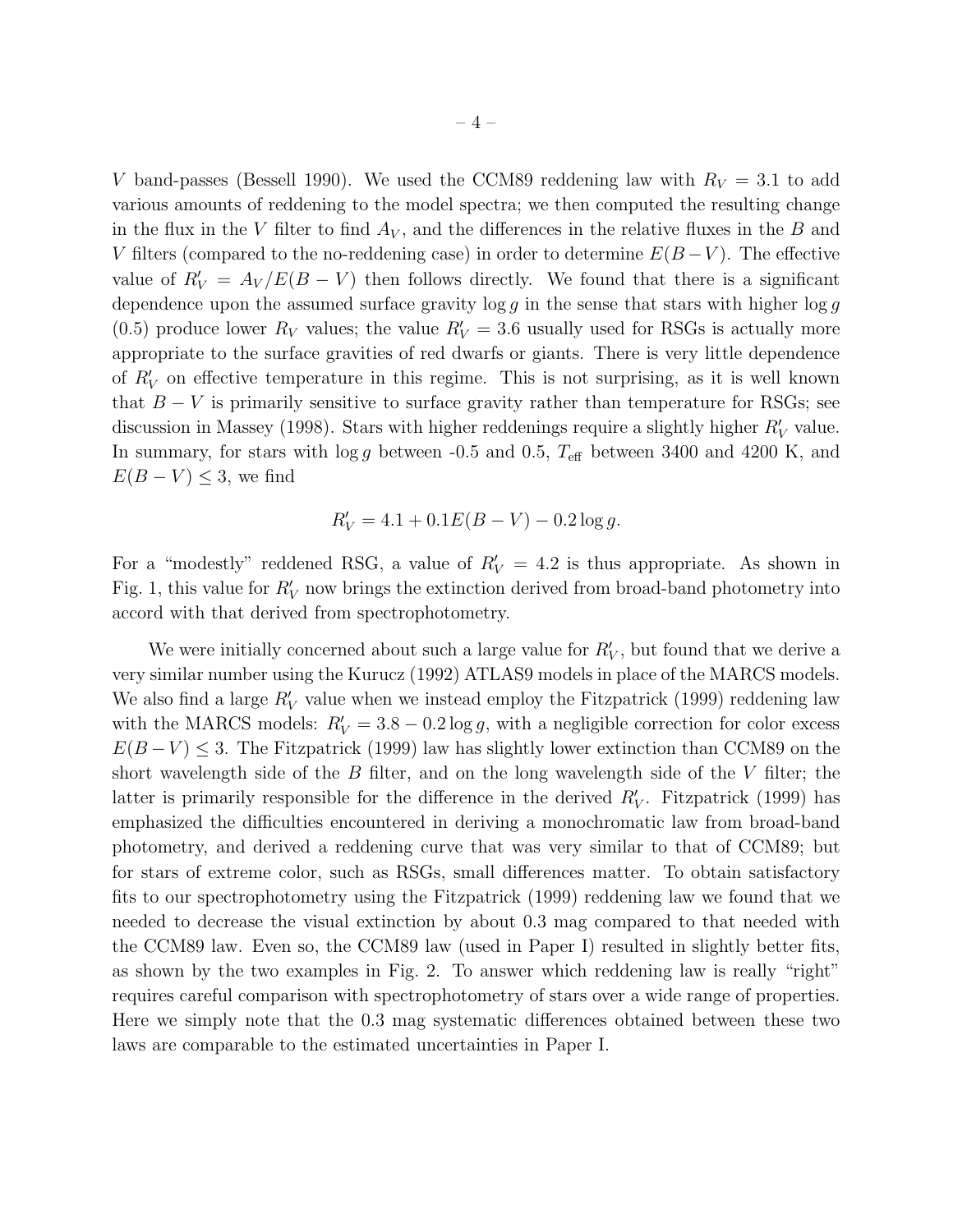#### 3. Evidence for Circumstellar Dust Extinction

Although our spectrophotometry was immune to issues of bandpass shifts, it still supposed that the extinction was due to  $R_V = 3.1$  reddening that characterizes dust in the diffuse interstellar medium. That assumption was probably not completely valid, as circumstellar dust may be present in some cases. We began to consider this possibility when we were struck by the fact that many of the RSGs in OB associations have significantly higher extinction than the average early-type star in the same regions. In Fig. 3 we show the comparison between the two. The average  $A_V$  for each cluster comes from Paper I, and is based upon a critical inspection of the values listed in Humphreys (1978), eliminating stars whose spectroscopic parallaxes are significantly (1 mag) deviant from the cluster averages. Indeed, this conclusion could have been made by others based purely on those data. Of course, many of the OB associations cover a large area of the sky and include a significant range of reddenings, and we indicate the standard deviation by the error bars  $(\pm 1\sigma)$  in Fig. 3. We find that about 40% of our sample (22 out of 56 stars) shows evidence of extra extinction at the  $> 1\sigma$  level; 14% (8 out of 56) shows  $> 3\sigma$  excess extinction.

In retrospect, this result should have been long anticipated. Red supergiants are known to be "smoky" in the sense that dust condenses in the stellar winds. The presence of the resulting circumstellar dust shells was first revealed by ground-based IR photometry (see, for example, Hyland et al. 1969), while IRAS two-color diagrams established that such dust shells are a common phenomenon for RSGs (Stencel et al. 1988, 1989). This dust is thought to be partially responsible for driving the stellar wind via radiation pressure (but see the questions raised by MacGregor & Stencel 1992). Interferometry in the IR has demonstrated that for some RSGs (such as VY CMa) the dust is found very close to the star itself (3- 5 stellar radii), while in other cases it is found at greater distances, suggesting that the production of substantial amounts of dust is episodic in nature, with time scales of a few decades (Danchi et al. 1994).

Josselin et al. (2000) use the  $K_o$ -[12] color to determine dust-productions rates  $\dot{M}_d$ , where [12] is the magnitude based on the IRAS  $12\mu$ m flux adjusted so that a 10,000 K star would have zero color. (Thus stars with positive  $K_o$ -[12] values have some 12- $\mu$ m excess, as the index has little sensitivity to effective temperature.) One of the surprising results from that study was that there was little or no correlation of  $\dot{M}_d$  with bolometric luminosity. From first principles one would expect that mass-loss rates will be dependent upon luminosity, among other factors. However, Josselin et al. adopted the individual spectroscopic parallaxes listed by Humphreys (1978) as the true distances, rather than using the average cluster values. This is equivalent to adopting a single absolute visual magnitude for all RSGs of a given spectral type and luminosity class, a poor approximation since RSGs span a large range in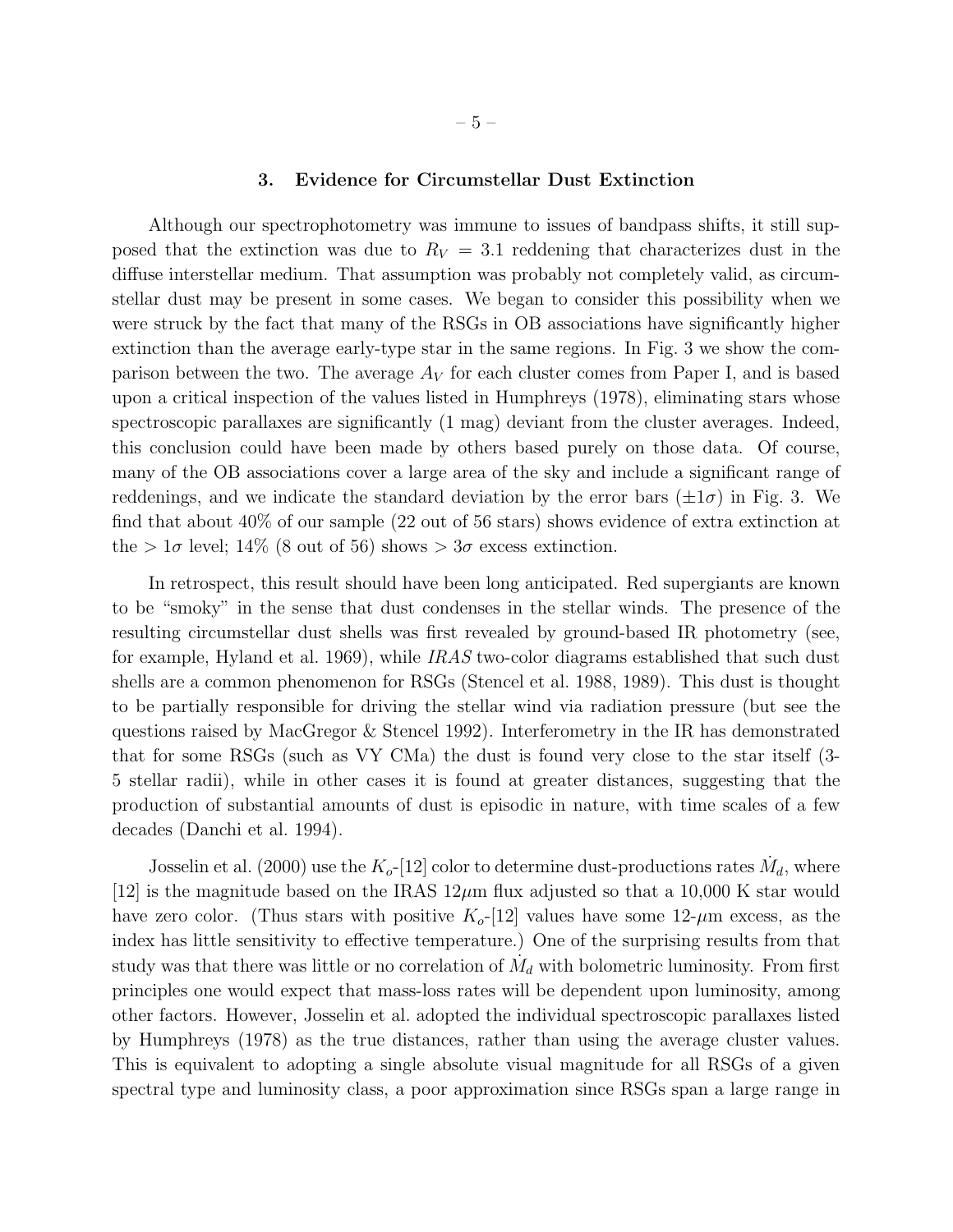masses and luminosities. We revisit this issue here by using the cluster distances adopted in Paper I (based upon the early-type stars), and by revising the  $\dot{M}_d$  values using the larger and more homogeneous  $K$  dataset of the 2Mass point source catalog. Fig.  $4(a)$  shows a more convincing correlation. The scatter is still large, but in part this may be due to the inclusion of a few unreliable data points: for instance, the two outliers on the left are HD 160371 in M6, a cluster which contains no early-type members (Humphreys 1978), and BD+56<sup>°</sup>2793 (ST Cep) in Cep OB2, which Humphreys (1978) characterizes as a "doubtful member" of its association. In Figs. 4(b) and (c) we show that the extra extinction  $\Delta A_V$  is correlated with  $\dot{M}_d$  and with  $M_{\text{bol}}$ .

We can also ask if this amount of extinction is *reasonable* given the measured dust production rates. Equation 3.31 from Whittet (2003) provides the link between the mass density of dust  $\rho_d$  and  $A_V$  per unit path-length L:  $\rho_d = 3.1 \times 10^{-4} (A_V/L)$ , where the density and length are in MKS units. A rigorous calculation for dust condensing around RSGs is complicated by the fact that the dust may be decoupled from the stellar wind gas velocities (MacGregor & Stencel 1992) and likely occurs episodically (Danchi et al. 1994), and thus the radial distribution of dust throughout the  $10^5-10^6$  yr lifetime of the RSG phase is not easily known. However, most of the extinction will occur in the thin shell near where the dust first condenses, as this is where the mass density will be the highest. We can therefore get a crude lower-limit to the expected amount of extinction by assuming a thin-shell approximation:  $A_V = \Delta R \times 3.2 \times 10^3 \times M_d/(4\pi R^2 \Delta R)$ , where R is the radius (meters) where the dust condenses,  $M_d$  is the mass (kg) of the dust, and the shell thickness  $\Delta R$  is substituted for the path length L, which cancels with  $\Delta R$  in the denominator. For 10 yrs of dust production (a typical time scale for episodic dust formation according to Danchi et al 1994) at a rate of  $10^{-8}M_{\odot}$  yr<sup>-1</sup>, we would expect a mass of  $2 \times 10^{23}$  kg to be deposited in this thin shell, and thus we would have  $A_V = 1.0$  mag, where we have adopted a radius R of  $10^4 R_{\odot}$  (i.e., 10) stellar radii). Dust produced over a longer period of time, or which condenses at a smaller radii, will increase this "minimum reasonable value", while a lower dust production rate, or a larger R, will reduce the value. This exercise suggests that for the lower luminosity RSGs,  $\Delta A_V$  would be a few tenths of a mag or less (and hence not detectable), while the most extreme RSGs might have  $\Delta A_V$  values of several magnitudes—just what we find.

#### 4. Dust in the Near-UV

Sufficient dust to cause several mags of visual extinction might make its presence known in ways other than the IR excess discussed above. R Coronae Borealis stars, whose extreme variability is known to be due to circumstellar dust, show a UV-excess (Hecht et al. 1984,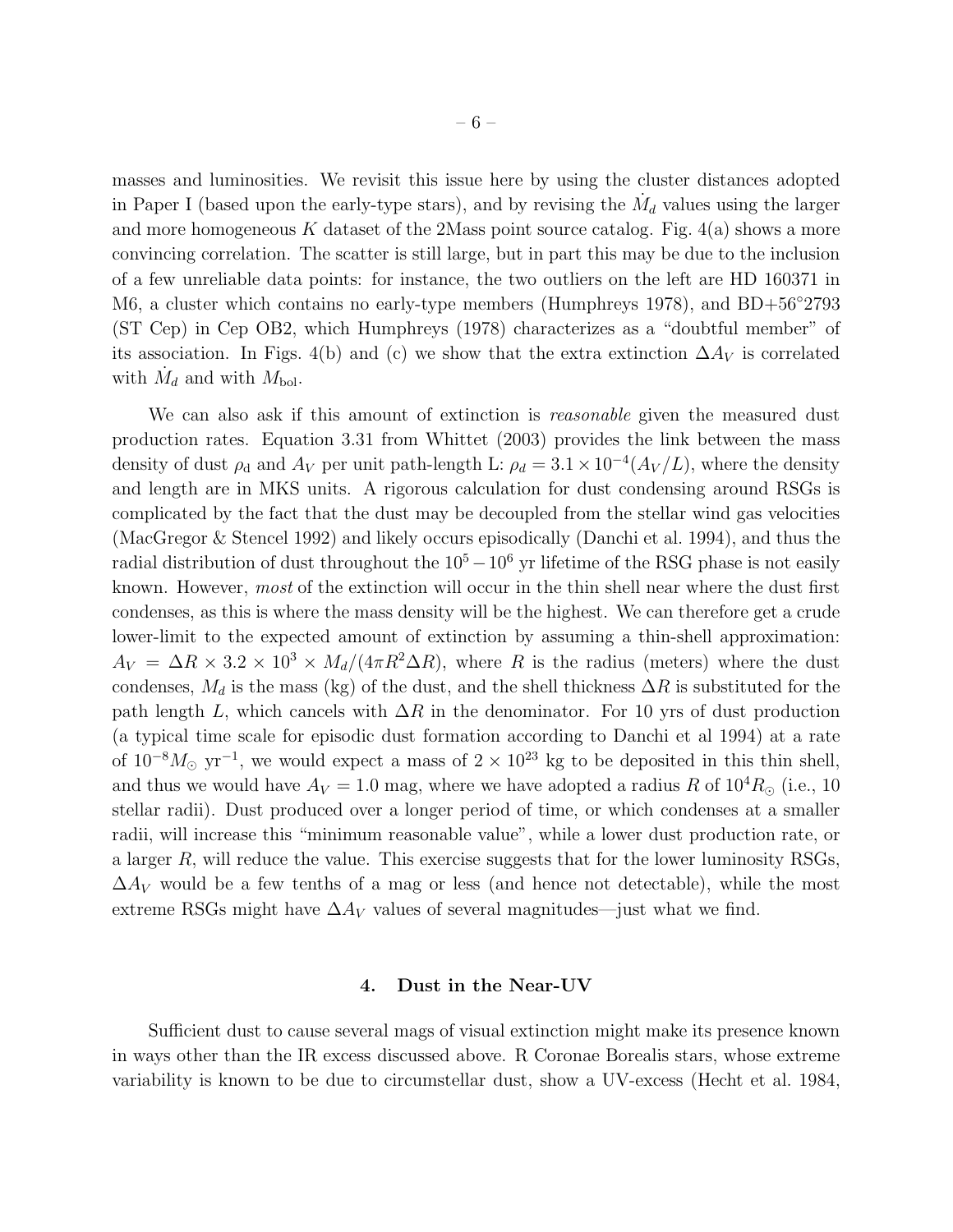1998). In part, such "fresh" dust may start with a distribution skewed to larger particle sizes (which would lead to less UV and NUV extinction) before being broken down and assimilated into the interstellar medium (see also Jura 1996 and Whittet 2003). Alternatively, preferential scattering of blue light into the beam by the parts of the unresolved circumstellar dust shell that are off-axis to the line of sight may be enough to explain the larger observed fluxes in the UV and near-UV regions.

Indeed, as we reported in Paper I, the MARCS models reddened with an  $R_V = 3.1$ CCM89 law showed this sort of NUV mismatch with the observed spectral energy distributions for the most heavily reddened stars (which were also the ones with the highest excess reddening). However, we could not completely rule out an observational explanation for the discrepancy, given that even a small amount of red light scattered within the instrument could contaminate the low fluxes in the NUV without such problems showing up in the spectrophotometric standards. For the most reddened M supergiants in our sample,  $F_{\lambda7000}/F_{\lambda3500}$ is 10,000, while this ratio is near unity for standards.

On UT 2005 April 21 we obtained new data in the blue  $(3500-5800\text{\AA})$  on a subsample of 11 stars from Paper I using the Kitt Peak 2.1-m telescope with the GoldCam spectrometer. The observational parameters are the same as given in Table 3 of Paper I except that a CuSO<sup>4</sup> filter was employed to eliminate any possibility of contamination of the NUV region by red light. The observational and reduction procedures were the same as given in Paper I. The new spectra agreed well with the old data in general, although turns-ups in the blue for the two reddest stars are now eliminated, suggesting that instrument effects could indeed have been a problem with some of those data. We therefore restrict our discussion only to the new data.

In Fig. 5(a) and (b) we show the match between the models reddened by the standard CCM89  $R_V = 3.1$  law and the observed spectra for two of the stars in our sample. KY Cyg has the the highest excess reddening ( $\Delta A_V = 4.9$  mag), and is among the most luminous star in our sample ( $M_{bol} = -8.8$ ). The discrepancy in the NUV is striking. By contrast, the agreement in the NUV region is very good for the star HD 216946, a star with no excess reddening ( $\Delta A_V = 0.0$ ) and modest luminosity ( $M_{bol} = -5.5$ ). We can quantify this by computing an NUV index where we compare the integrated flux from 3500 to 3900Å of the reddened model to that of the star, expressed as a difference in magnitudes. In the other panels of Fig. 5 we show that the size of the NUV discrepancy is well correlated with the amount of extra extinction (Fig. 5*c*), the dust production rate  $\dot{M}_d$  as measured from the 12- $\mu$ m excess (Fig. 5*d*), and the bolometric luminosity of the star computed from the K-band (Fig. 5e).

There are certainly other explanations for the NUV discrepancy. The spectra of some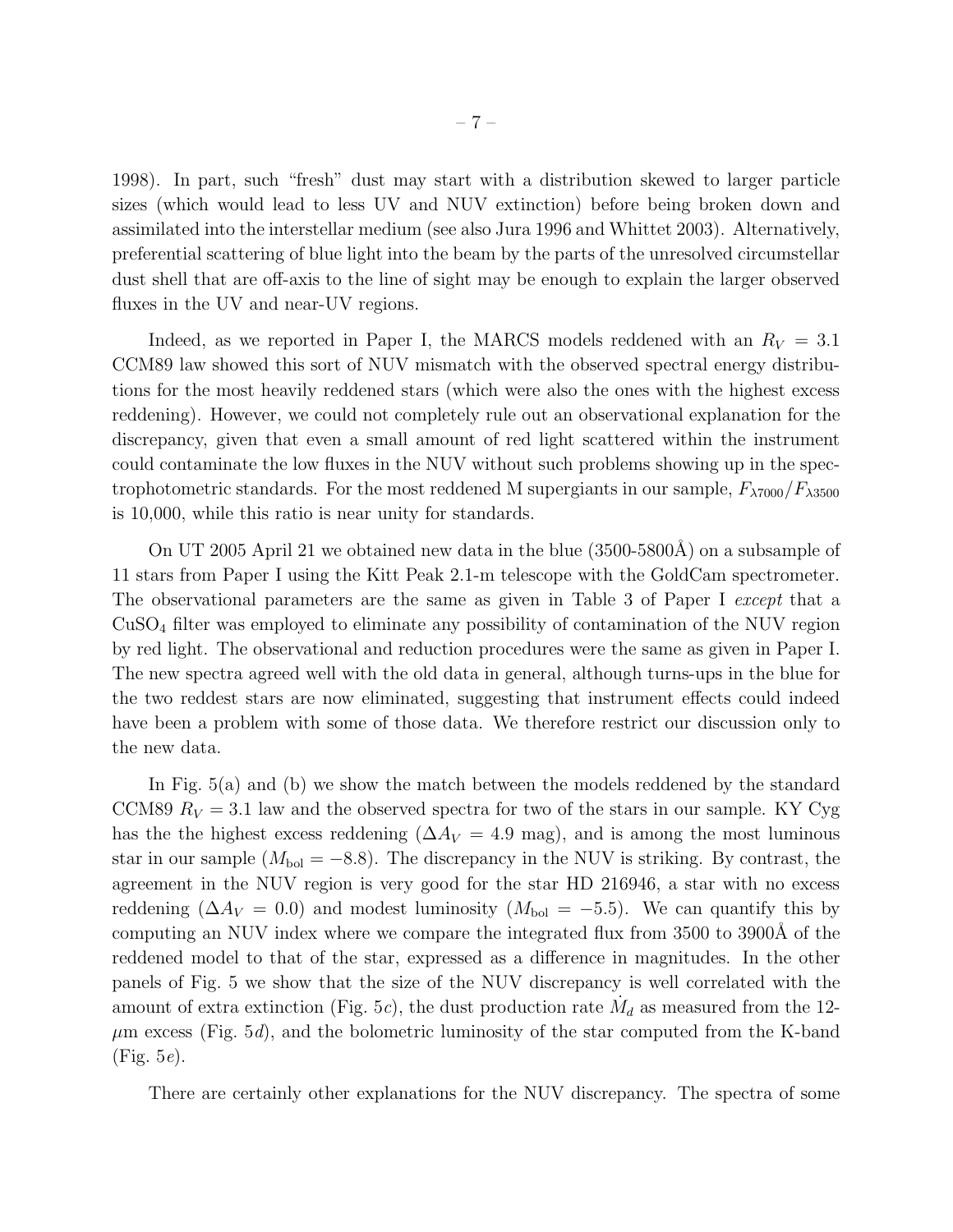stars could be contaminated by the presence of a hot companion. However, we would expect such stars to show a composite spectrum. Indeed, in Paper I we had eliminated several stars from our sample because Balmer lines were clearly present. Another intriguing possibility is that hot spots might be present on the surface of these stars, as suggested by interferometric observations and UV HST imaging; see Freytag (2003) and references therein. Stars with vigorous convection patterns could have spectra dominated by regions at different temperatures depending upon the wavelength. Alternatively, chromospheric emission may play a role (Carpenter et al. 1994, Harper et al. 2001). These possibilities could, and should, be investigated by higher spectral resolution studies. Nevertheless, the correlations shown in Fig. 5 provide strong evidence that circumstellar dust is the culprit.

Although it is tempting to derive the reddening law of this circumstellar material, it is difficult to accurately extract the circumstellar component from the total extinction, given the high (and uncertain) amount of foreground reddening. We are in the process of obtaining the necessary data for a large sample of RSGs in the Magellanic Clouds. There the problem is actually tractable, given the small and relatively uniform extinction of the Clouds (van den Bergh 2000).

#### 5. Contribution to the Dust Content of the Milky Way

In reviews of the origin of cosmic dust, the role of RSGs is often ignored, with the primary sources given as SNe and low-mass AGB stars. However, for dusty galaxies at large look-back times, AGBs cannot play a role given the time scales for low-mass stellar evolution. When high-mass stars are discussed, it is usually only the WC-type Wolf-Rayet stars that are considered (see, for example, Dwek 1998). However, only the late-type WCs are known to produce dust, and even those types may require a binary companion (see Crowther 2003). In the Milky Way, late-type WCs are concentrated towards the Galactic center, and are known to be absent in low-metallicity galaxies (see Massey 2003 and references therein). So, in extreme environments (such as metal-poor starbursts, or for most galaxies at early times), RSGs could play a dominant role.

Here we briefly consider how large that role is locally. We expect the production rate (in units of mass per unit time per unit area of the galactic disk) to be

$$
R_{\rm RSG} = \int_{10}^{25} \rho_{\rm RSG}(m) \dot{M}_d(m) dm,
$$

where  $\rho_{\text{RSG}}(m)$  is the surface density of RSGs as a function of mass and  $\dot{M}_d(m)$  is the dust production rate. We can estimate these quantities as follows. First, from Fig.  $4(a)$ , we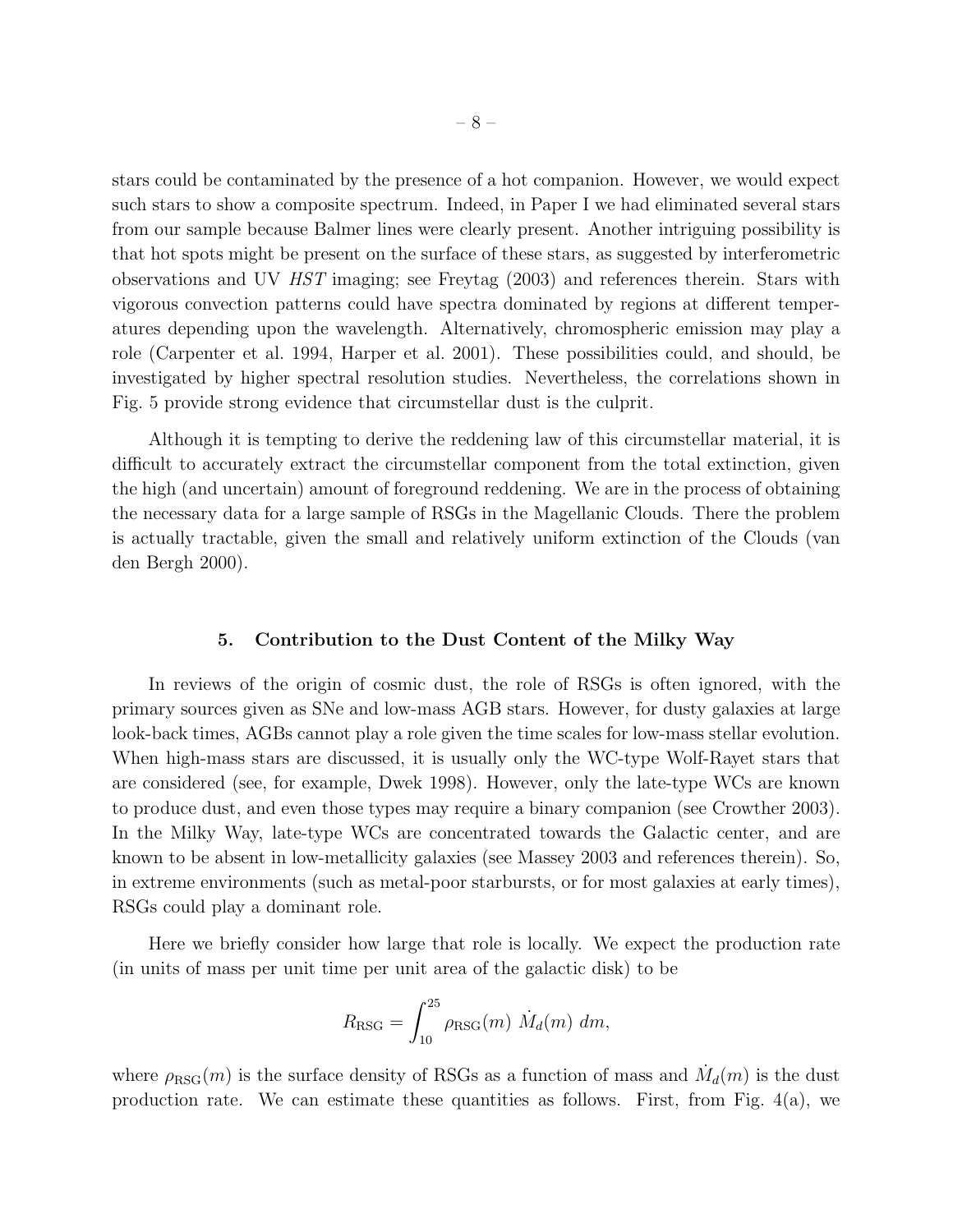find that  $\log \dot{M}_d = -0.43 \times M_{bol} - 12.0$  for  $M_{bol} < -5$ , which roughly corresponds to masses  $> 10M_{\odot}$ . In Paper I we used the evolutionary tracks of Meynet & Maeder (2003) to estimate that the masses of RSGs scale with luminosity as  $log(M/M_{\odot}) = 0.50 - 0.099 M_{\rm bol}$ , so we expect

$$
\log \dot{M}_d = 4.3 \log(M/M_\odot) - 14.2
$$

for RSGs with masses  $10 < (M/M_{\odot}) < 25$ . The surface density  $\rho_{RSG}(m)$  is harder to estimate. We expect  $\rho_{RSG}(m) \propto m^{-2.35} \Delta \tau_{RSG}(m)$ , where we have assumed a Salpeter initial mass function, and  $\Delta \tau_{\rm RSG}$  is the lifetime of the RSG phase as a function of mass. From the evolutionary models of Meynet & Maeder (2003), we find that the RSG phase lasts 2 Myr (10 $M_{\odot}$ ) to 0.4 Myr (25 $M_{\odot}$ ), and we use the models to approximate log  $\Delta \tau_{\rm RSG}$  = 8.1 − 1.8 log( $M/M_{\odot}$ ). Jura & Kleinmann (1990) find 21 high-luminosity ( $M_{\text{bol}} < -7.8$ , corresponding roughly to  $19M_{\odot}$ ) RSGs within 2.5 kpc of the sun, or a surface density of 1 kpc<sup>−</sup><sup>2</sup> . If that is complete (and we list a comparable number, 18, meeting these criteria in our admittedly incomplete sample from Paper I), then we can use that to determine the scaling factor  $C: \int_{19}^{25} \rho_{RSG}(m) dm = 1.3 \times 10^8 C \int_{19}^{25} m^{-2.35} m^{-1.8} dm = 1$ , or  $C = 4.5 \times 10^{-4}$ . Thus  $\rho_{\text{RSG}}(m) = 5.8 \times 10^4 m^{-4.15}$ . Substituting in the above, we expect

$$
R_{\rm RSG} = 3.7 \times 10^{-10} \int_{10}^{25} m^{0.15} dm,
$$

or 8.5  $10^{-9} M_{\odot} \text{ yr}^{-1} \text{ kpc}^{-2}$ .

We emphasize that this value is uncertain due primarily to our poor understanding of the exact completeness limits. We can instead derive the surface density of RSGs using what we do know about the surface densities of other types of massive stars in the solar neighborhood, appealing to the evolutionary models to then connect the two. Although the number of Otype stars within a few kpc of the sun is poorly known (see Massey 2003), the number of WCtype Wolf-Rayet stars is thought to be complete, given their strong emission-line signature (Massey & Johnson 1998). According to the evolutionary models of Meynet & Maeder (2003), WCs come from stars with masses greater than  $40M_{\odot}$ ; the lifetime of the WC stage is independent of mass, with  $\Delta \tau_{\text{WC}} = 0.2$  Myr (see their Fig. 10). The surface density of WCs in the solar neighborhood is 2.1 kpc<sup>-1</sup>, a number which we believe is based on a complete sample (Massey 2003 and references therein). So,  $\int_{40}^{120} \rho_{\rm WC}(m) dm = 2 \times 10^5 C \int_{40}^{120} m^{-2.35} dm = 2.1$ , and we derive  $C = 2.7 \times 10^{-3}$ , about a factor of 6 times greater. Thus  $R_{\text{RSG}} = 5.1 \times 10^{-8} M_{\odot}$ yr<sup>−</sup><sup>1</sup> kpc<sup>−</sup><sup>2</sup> . Given the uncertainties (both in our knowledge of the local RSG content, and in the models) we consider this agreement very good, and adopt a value  $R_{RSG} = 3 \times 10^{-8} M_{\odot}$  $yr^{-1}$  kpc<sup>-2</sup>. For comparison Whittet (2003) estimates a return rate for RSGs that is about 3 time greater, well within the uncertainties of our approximation. This is about 1% of the rate of return of AGBs.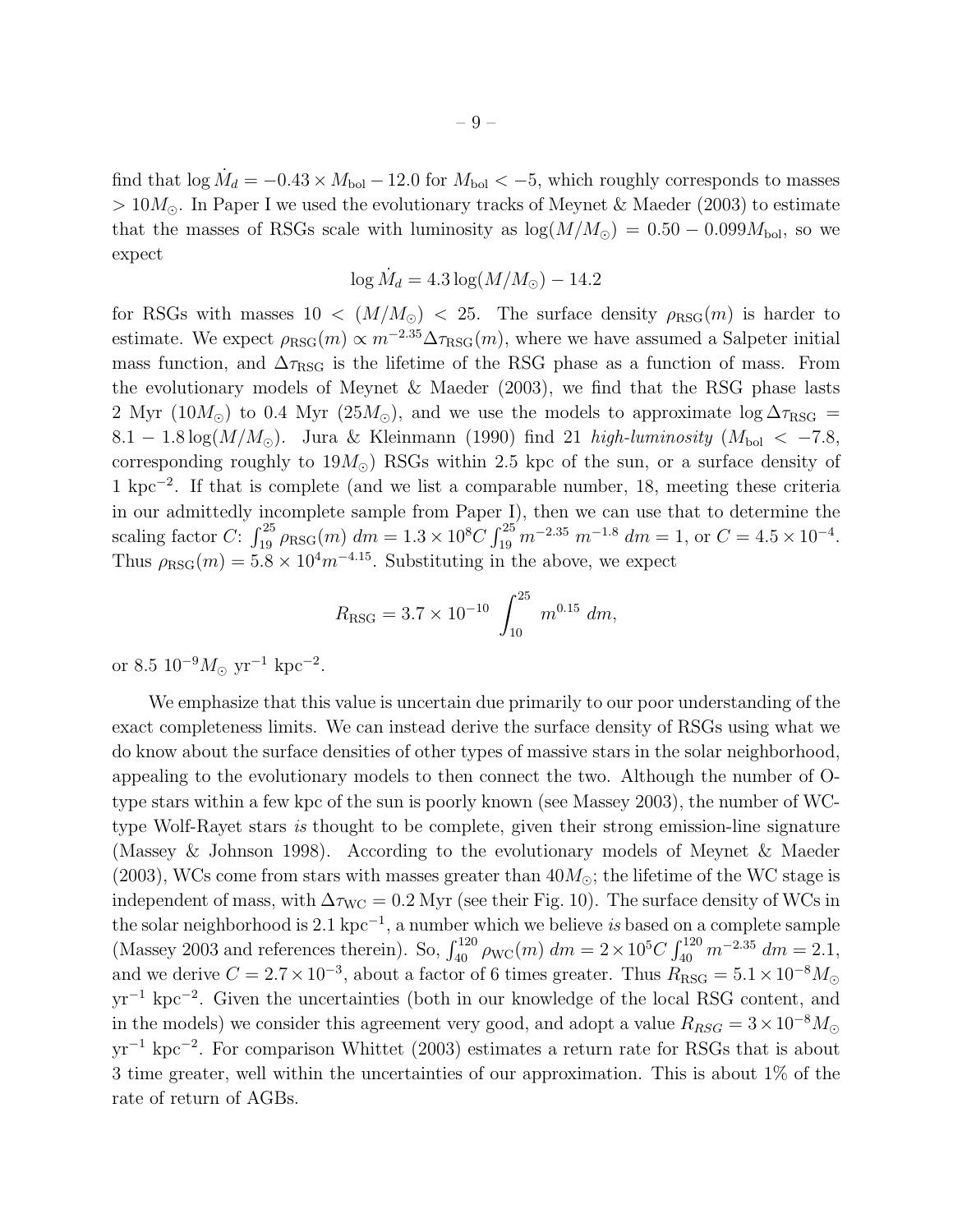How does this compare to the production rate for WC-type WRs? As stated above, only the late-type WCs (WCLs) are known to produce dust, and even those may require a binary companion. From Conti & Vacca (1990) we find a surface density of WCLs of 0.5 kpc<sup>−</sup><sup>1</sup> . The (total) mass-loss rates of WCs are about independent of mass, and are about  $10^{-4.8} M_{\odot}$  yr<sup>-1</sup> (Nugis & Lammers 2000). Of this, perhaps 2% is dust (Dwek 1998). So we expect  $R_{\text{WCL}} = 1.5 \times 10^{-7} M_{\odot} \text{ yr}^{-1} \text{ kpc}^{-2}$ . If close binarity is a requirement for dust ejection, then this value should be decreased by roughly a factor of 2. We adopt a compromise of  $R_{\text{WCL}} = 1 \times 10^{-7} M_{\odot} \text{ yr}^{-1} \text{ kpc}^{-2}$ , or about a factor of 3 higher than  $R_{\text{RSG}}$ . In low-metallicity systems (or the outwards of the solar circle in the Milky Way) there are no late-type WCs, and RSGs will dominate the dust production by massive stars. In star-bursts, where stars are recently formed, most dust production should be by RSGs, as low-mass stars will not have had sufficient time to evolve to AGBs.

We are grateful to Richard Green, the Director of Kitt Peak National Observatory, for providing discretionary time on the 2.1-m telescope to resolve the NUV problem, and to Di Harmer for support of these efforts. Conversations and suggestions by our colleagues, particularly Georges Meynet and Andre Maeder, are acknowledged. An anonymous referee was responsible for valuable suggestions, including calling our attention to the fact that circumstellar dust should behave differently in its scattering properties than dust far from the star.

#### REFERENCES

- Bessell, M. S. 1990, PASP, 102, 1181
- Cardelli, J. A., Clayton, G. C., & Mathis, J. S. 1989, ApJ, 345, 245
- Cardelli, J. A., & Wallerstein, G. 1989 AJ, 97, 1099
- Carpenter, K. G., Robinson, R. D., Wahlgren, G. M., Linsky, J. L., & Brown, A. 1994, ApJ, 428, 329
- Conti, P. S., & Vacca, W. D. 1990, AJ, 100, 431
- Crowther, P. A. 2003 Ap&SS 285, 677
- Danchi, W. C., Bester, M., Degiacomi, C. G., Greenhill, L. J., & Townes, C. H. 1994, AJ, 107, 1469
- Dwek, E. 1998, ApJ, 501, 643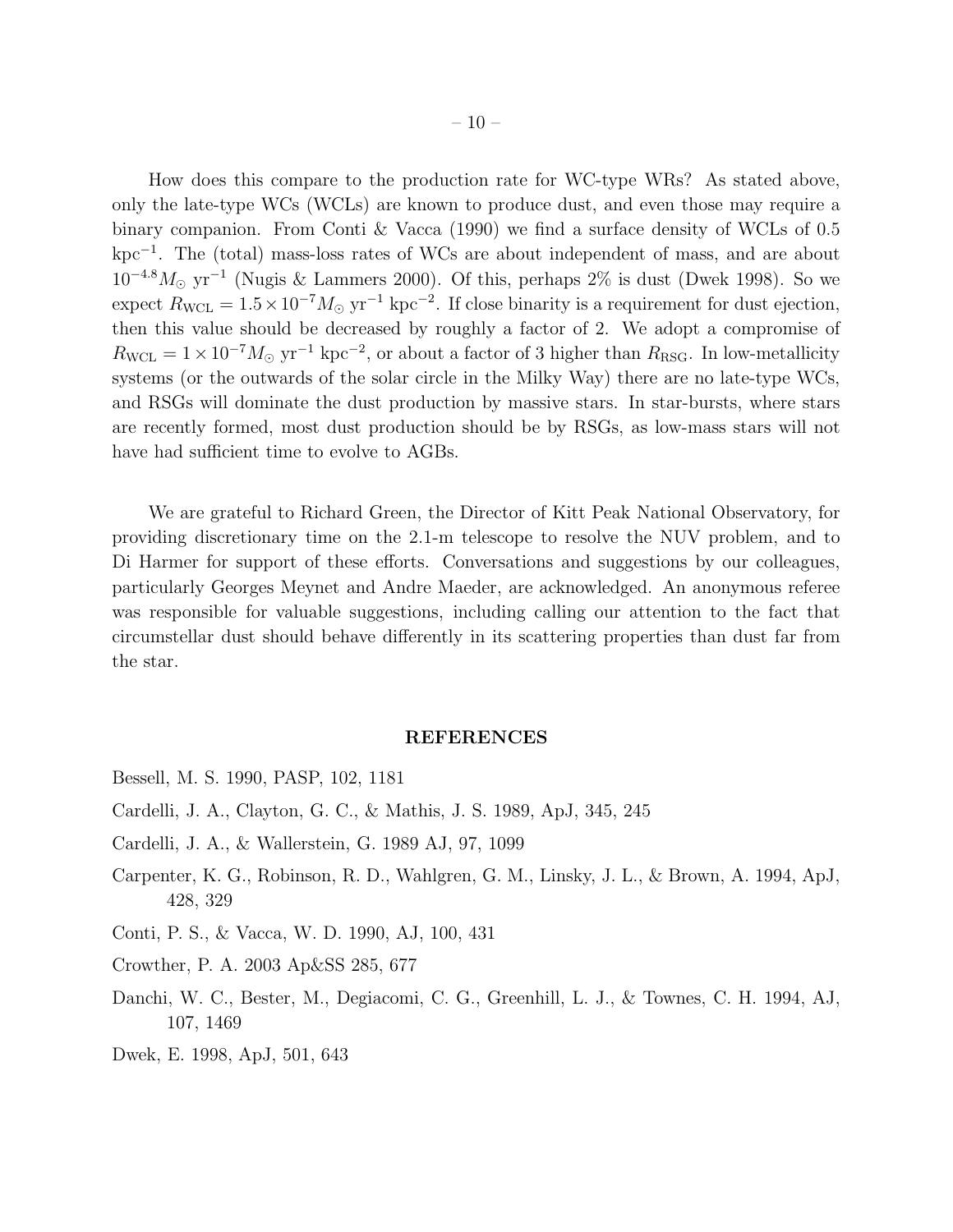- Freytag, B. 2003, in The Future of Cool-Star Astrophysics: 12th Cambridge Workshop on Cool Stars, Stellar Systems, and the Sun, ed. A. Brown, G. M. Harper, & T. R. Ayres (Boulder: Univ of Colorado), 1024
- Gustafsson, B., Bell, R. A., Eriksson, K., Nordlund, A. 1975, A&A, 42, 407
- Gustafsson, B., Edvardsson, B., Eriksson, K., Mizuno-Wiedner, M., Jørgensen, U. G., & Plez, B. 2003, in Stellar Atmosphere Modeling, eds. I. Hubeny, D. Mihalas, & K. Werner (San Francisco: ASP), 331
- Harper, G. M., Brown, A., & Lim, J. 2001, ApJ, 551, 1073
- Hecht, J. H., Clayton, G. D., Crilling, J. S., & Jeffery, C. S. 1998, ApJ, 501, 813
- Hecht, J. H., Holm, A. V., Donn, B., & Wu, C.-C. 1984, ApJ, 280, 228
- Humphreys, R. M. 1978, ApJS, 38, 309
- Hyland, A. R., Becklin, E. E., Neugebauer, G., & Wallerstein, G. 1969, ApJ, 158, 619
- Josselin, E., Blommaert, J. A. D. L., Groenewegen, M. A. T., Omont, A., & Li, F. L. 2000, A&A, 357, 225
- Jura, M. 1996, ApJ, 472, 806
- Jura, M, & Kleinmann, S. G. 1990, ApJS, 73, 769
- Kurucz, R. L. 1992, in The Stellar Populations of Galaxies, ed. B. Barbara & A. Renzini (Dodrecht: Kluwer), 225
- Lee, T. A. 1970, ApJ, 162, 217
- Levesque, E., Massey, P., Olsen, K. A. G., Plez, B., Josselin, E., Maeder, A., & Meynet, G. 2005, ApJ, in press (Paper I)
- MacGregor, K. B., & Stencel, R. E. 1992, ApJ, 397, 644
- Massey, P. 1998, ApJ, 501, 153
- Massey, P. 2003, ARA&A, 41, 15
- Massey, P., & Johnson, O. 1998, ApJ, 505, 793
- McCall, M. L. 2004, AJ, 128, 2144
- Meynet, G., & Maeder, A. 2003, A&A, 404, 975
- Nugis, T., & Lamers, H. J. G. L. M. 2000, A&A, 360, 227
- Plez, B., Brett, J. M., & Nordlund, Å. 1992, A&A, 256, 551
- Schmidt-Kaler, Th. 1982, in Landolt-Bornstein New Series, Group VI, Vol. 2b, ed. K. Shaifers & H.-H. Voigt (Berlin: Springer), 12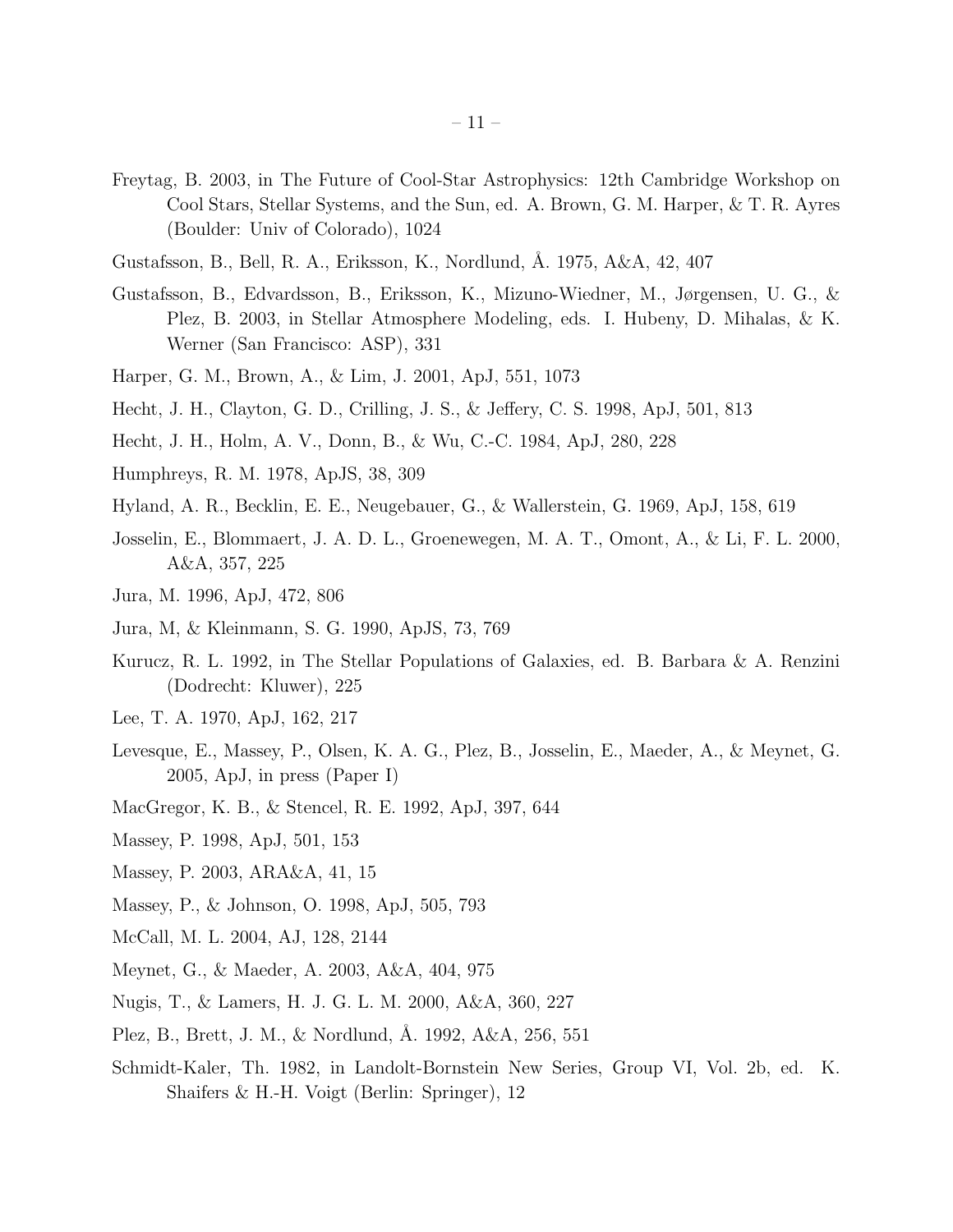- Sneden, C., Gehrz, R. D., Hackwell, J. A., York, D. G., Snow, T. P. 1978, ApJ, 223, 168
- Stencel, R. E., Pesce, J. E., & Bauer, W. H. 1988, AJ, 95, 141
- Stencel, R. E., Pesce, J. E., & Bauer, W. H. 1989, AJ, 97, 1120
- Valencic, L. A., Clayton, G. C., & Gordon, K. D. 2004, ApJ 616, 912
- van den Bergh, S. 2000, The Galaxies of the Local Group (Cambridge, Cambridge University Press)

Whittet, D. C. B. 2003, Dust in the Galatic Environment (Bristol: IOP)

This preprint was prepared with the AAS IATEX macros v5.2.  $\,$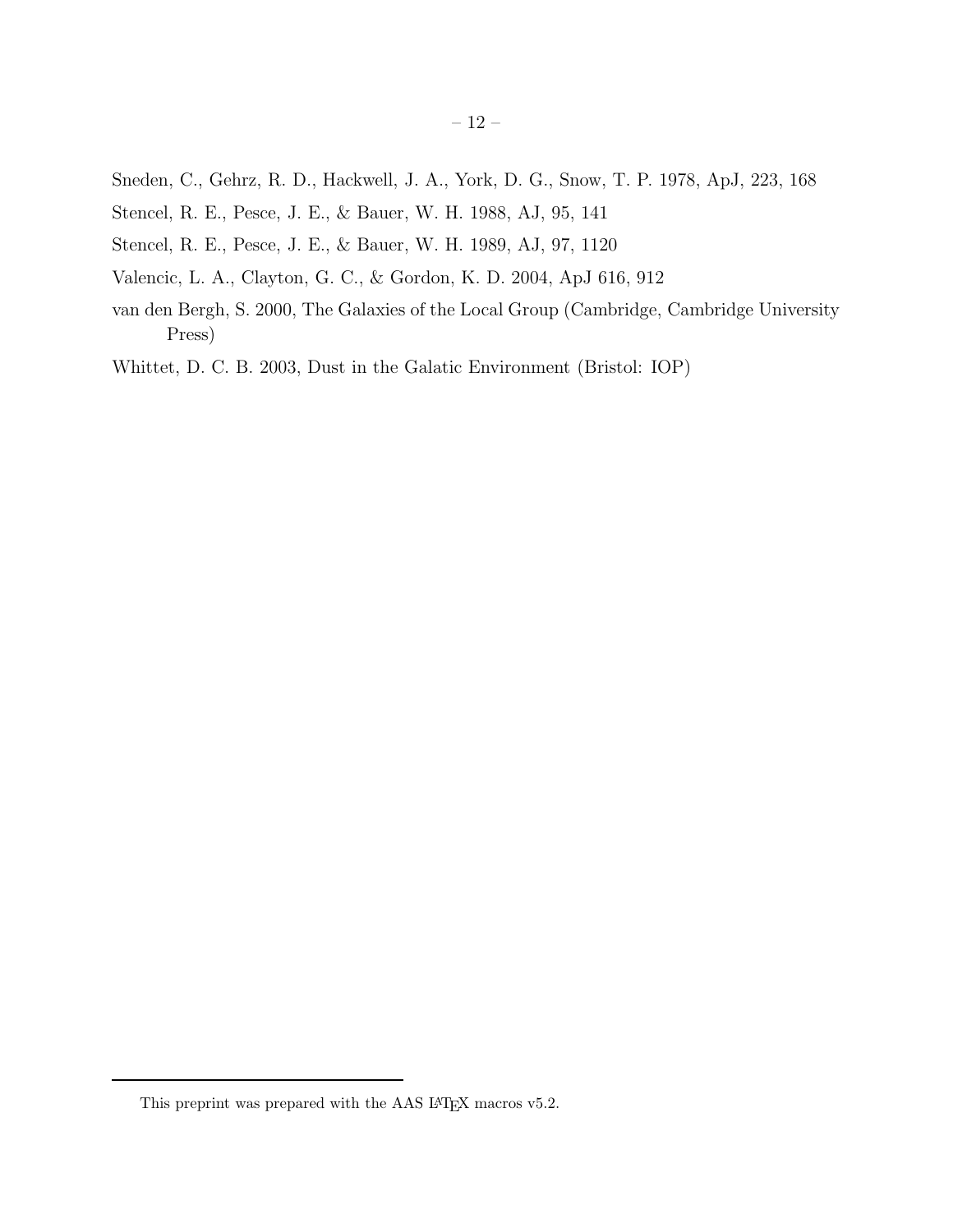

Fig. 1.— Comparison of visual extinction  $A_V$ . The extinction derived from broad-band photometry and  $R_V = 4.2$  is compared with that derived from the spectral energy distribution and  $R_V = 3.1$ .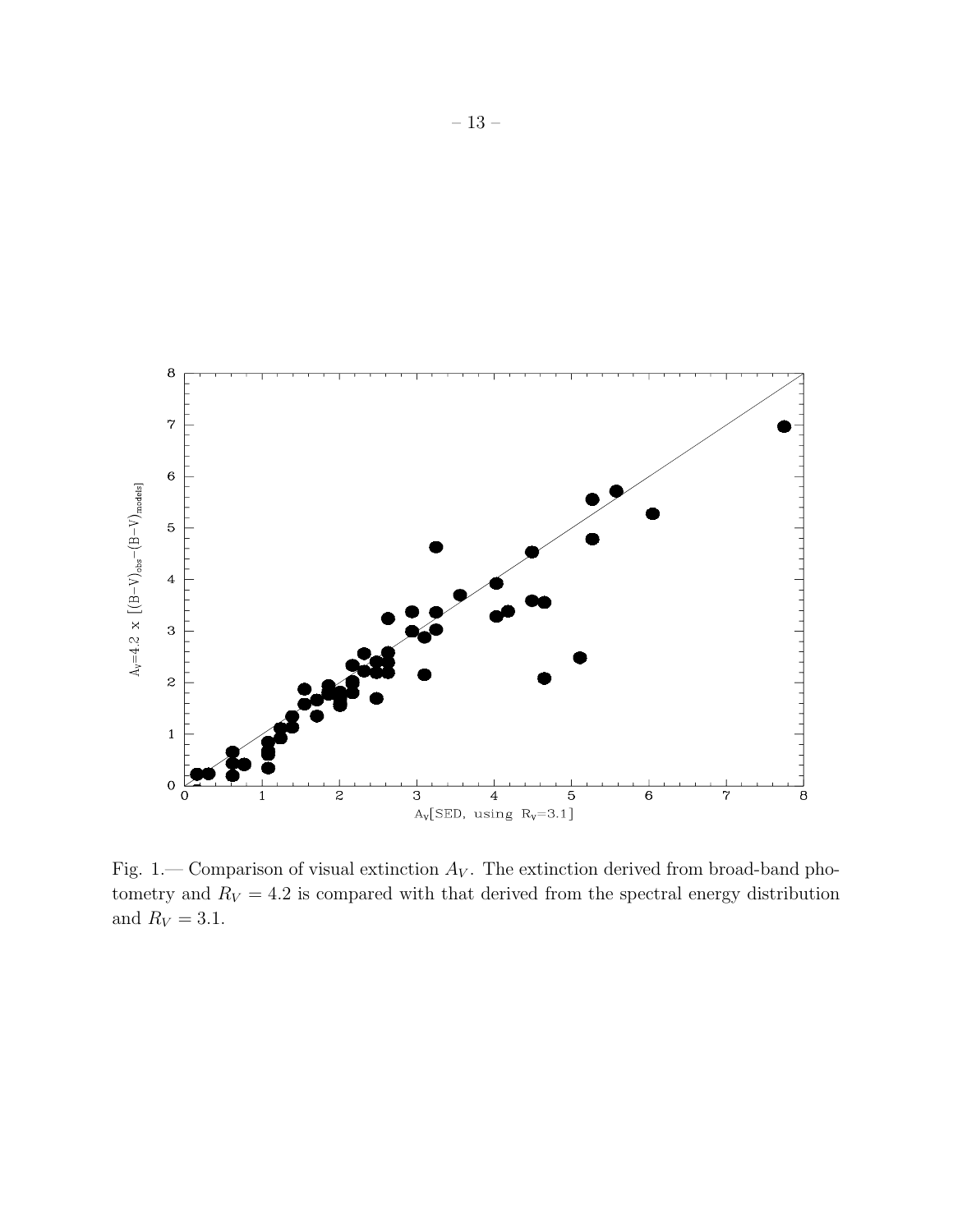

Fig. 2.— Comparison of the fits obtained CCM89 and Fitpztrick (1999, hereafter F99) reddening laws. In the top two panels, we compare the fits for HD 14528 (M4.5 I) using the MARCS 3500g-0.5 model reddened by (a) CCM89 with  $A_V = 4.2$  and (b) F99 with  $A_V = 3.9$ . In the bottom two panels, we make a similar comparison for HD 17958 (K2) I) by reddening the MARCS 4200g0.5 model using (c) CCM89 with  $A_V=2.2$ , and (d) F99 with  $A_V = 1.9$ . Similar fits are obtained using CCM89 and F99, although the agreement is slightly better in the far red with the CCM89 law. The strong, unfit feature at 7600Å is the telluric A-band, and the turndown at  $8900\text{\AA}$  is also due to telluric absorption.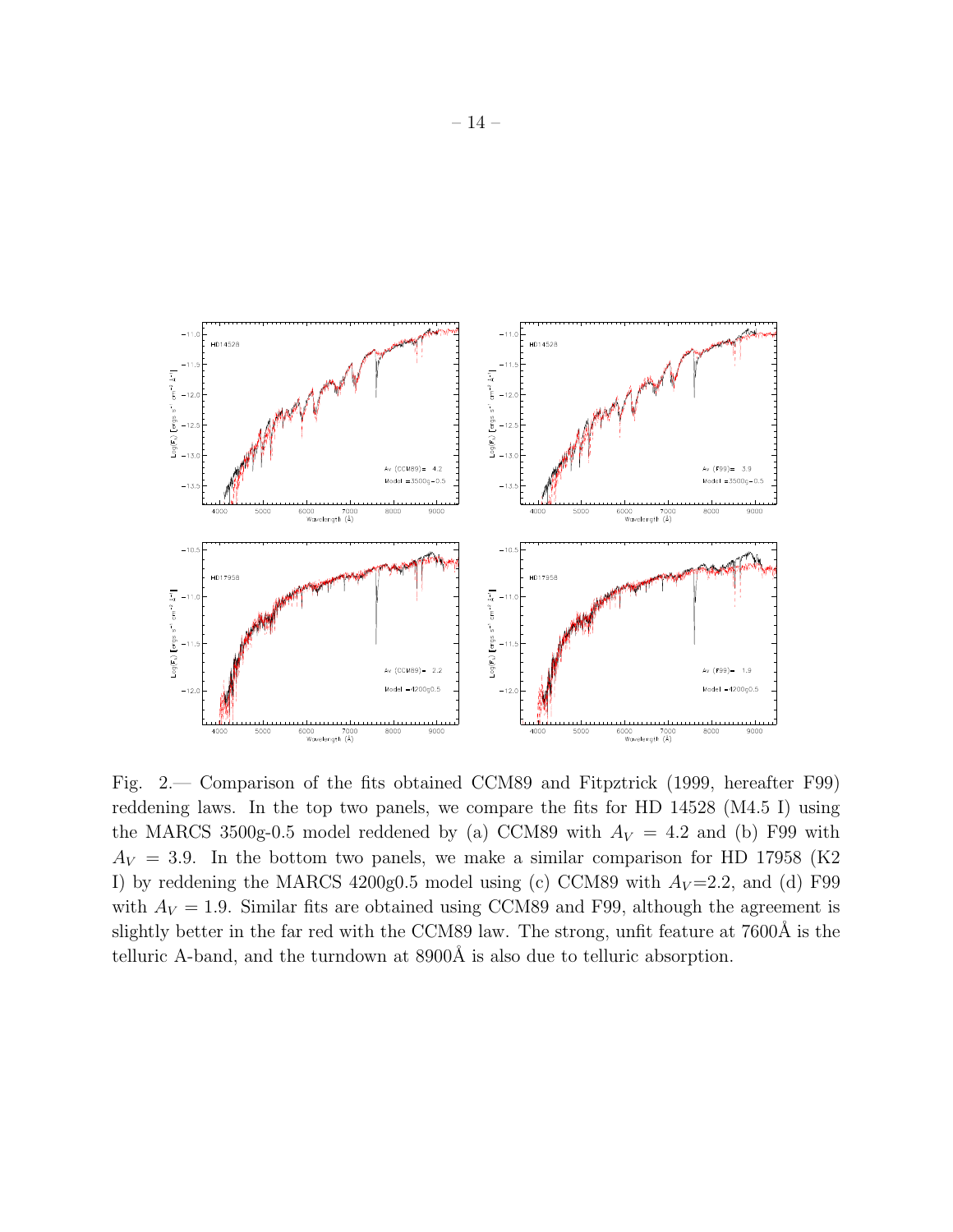

Fig. 3.— Extinction  $A_V$  of RSGs compared to that of early-type stars in the same clusters. The error bars denote the  $(1\sigma)$  spread of extinction in each cluster and uncertainty in the  $A_V$  from our fitting procedure in Paper I. The filled circles denote the stars for which we have new data in the near-UV.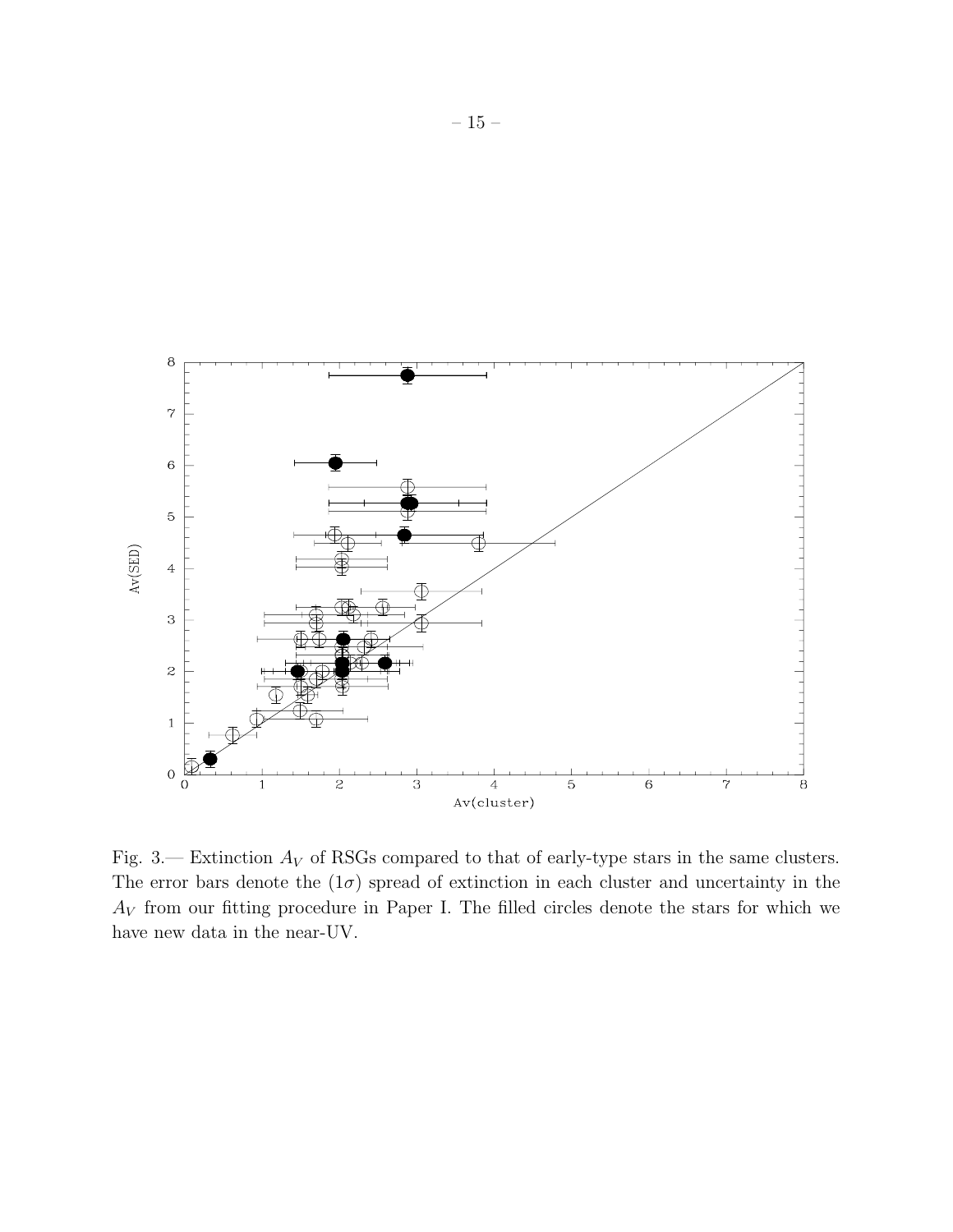

Fig. 4.— The correlation of excess reddening with dust. In (a) we show that the dust production rate  $\dot{M}_d$  (revised from Josselin et al. 2000) is correlated with bolometric luminosity. The solid line is the least-squares fit  $\log \dot{M}_d [M_\odot \text{ yr}^{-1}] = -0.43 M_{\text{bol}} - 12.0$  excluding four outliers, which are not considered further. In (b) we compare  $\dot{M}_d$  with the excess extinction  $\Delta A_V$ . Stars with low dust production rates have extinction that is more in keeping with that of the early-type stars in the same OB associations; stars with higher dust production rates also tend to show excess extinction. In (c) we compare the excess extinction  $\Delta A_V$  to the bolometric luminosity determined from  $K$ . In all three plots the filled circles indicate the stars for which we have new data in the near-UV.